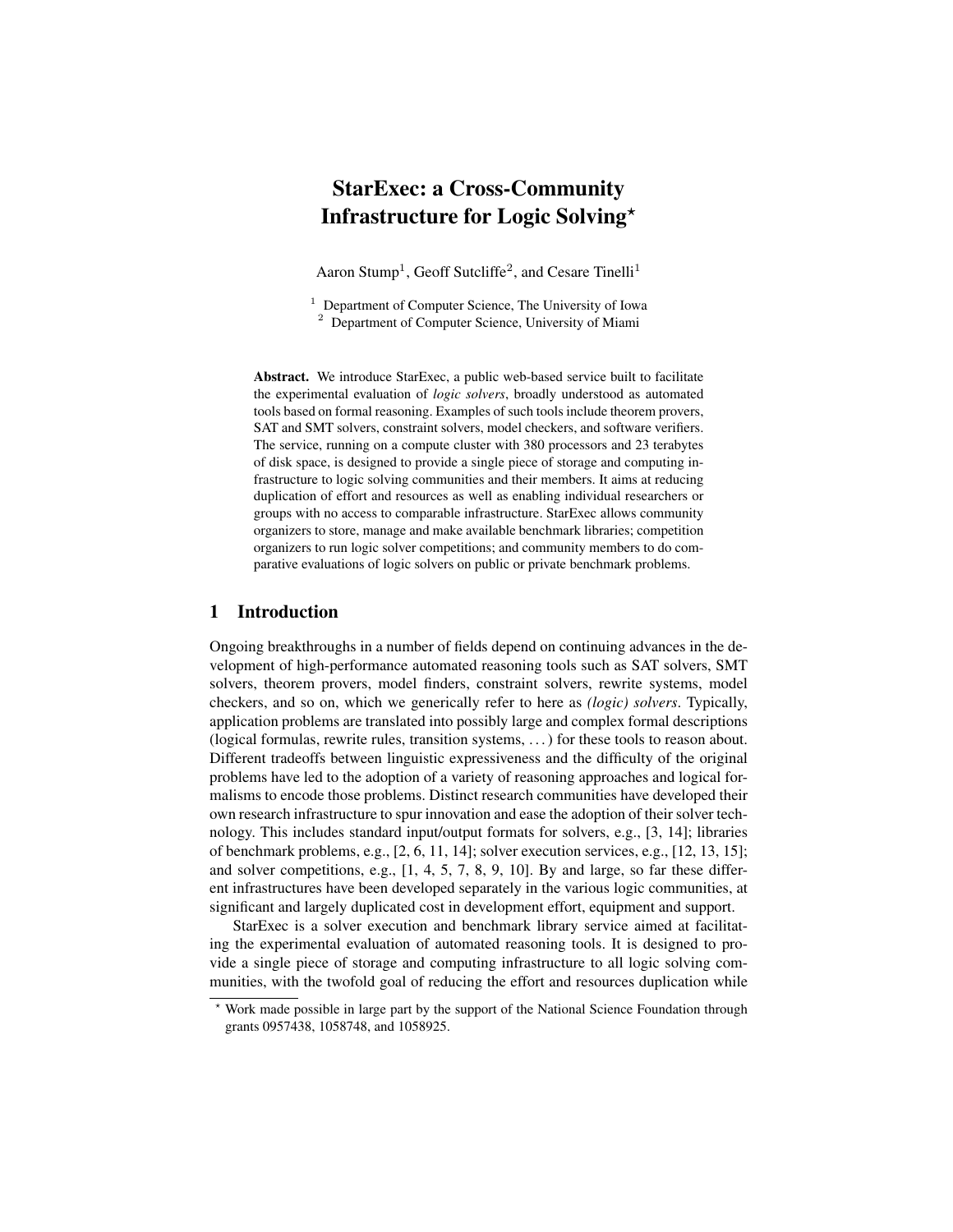

Fig. 1. The StarExec space hierarchy.

also enabling communities and individuals that could not afford developing their own infrastructure. The service allows community organizers to store, manage and make available benchmark libraries, competition organizers to run competitions, and individual community members to run comparative evaluations of logic solvers on benchmark problems. These capabilities are accessible through a web browser interface at the StarExec web site which provides facilities to upload and organize benchmarks and solvers, browse and query the stored benchmark libraries, run user-selected solvers on user-selected benchmarks, and view and analyze execution results and statistics.

This paper gives an overview of StarExec, briefly describing its main design, components, functionality, and usage, and discusses its current status and further development plans. For more details on the service and its usage, we refer the reader to the online documentation on the StarExec web site: http://www.starexec.org .

## 2 Main Concepts

StarExec is built as a service for logic solving *communities*, groups of logic solver developers and users such as the SAT, SMT, theorem proving, confluence, model checking, and software verification communities. In StarExec, a community is a user group administered by one or more designated *community leaders*, users with special privileges and responsibilities such as accepting new users or uploading and managing benchmarks and solvers. The system is built on top of a few basic concepts: *spaces*, *users*, *solvers*, *benchmarks*, *job pairs*, *jobs*, and *processors*, which are described below.

*Spaces.* A space is a collection of solvers, benchmarks, jobs, and users—collectively referred to as *primitives*—as well as other spaces—also referred to as *subspaces*. Spaces are similar to folders in a file system and are the means by which StarExec primitives are organized (see Figure 1). The subspace hierarchy has a tree structure: each space other than the root space is contained in exactly one superspace. In contrast, each primitive can be contained in more than one space. The direct subspaces of the root space are *community spaces*. Each logic community has one community space which contains, directly or within subspaces, all benchmarks, solvers, users and jobs in that community. Spaces can be *public* or *private*, *locked* or *unlocked*. A public space is visible to all StarExec users; a private one is visible only to the users contained in it. If a space is locked no one can copy items *out* of it. This is useful to store copy-restricted benchmarks and solvers while still allowing other users to include them in job pairs.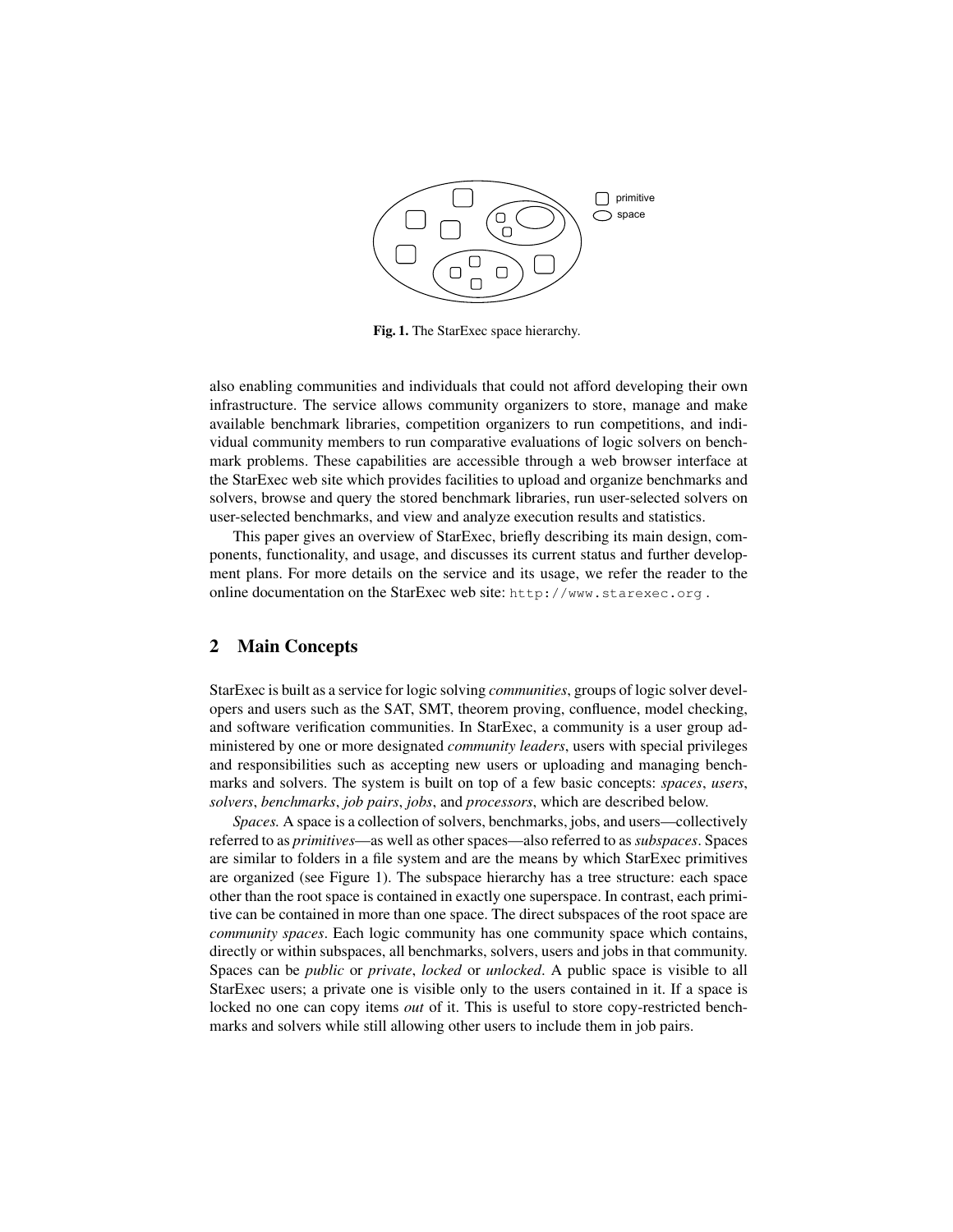*Users.* A user is a registered and verified person who belongs to at least one community and is therefore endorsed within the system by a community leader. Every user has visibility over a set of (sub)spaces and has a set of *permissions* for each of these spaces controlling the kind of allowed operations. Users also have *leadership* over some spaces. A leader of a space has the full set of permissions over that space. A community leader is simply the leader of a community space.

*Solvers.* Solvers are programs that solve logic problems. Specifically, they are Linux programs that take a text file on standard input and may produce text on standard output. Solvers can consist of groups of files and folders—as opposed to a single executable. Each solver is associated with one or more *configurations*, executable scripts that invoke the solver with specific input flags and settings. Configurations and processor scripts (see below) can be written in any of the scripting languages (Bash, Perl, Python, and so on) available by default in Linux distributions. A configuration takes as input a benchmark and feeds it to its solver.

*Benchmarks.* A benchmark is a single text file. Currently there is no support for multi-file benchmarks; however, StarExec supports benchmark dependencies, the referencing of other benchmark files (e.g., TPTP axioms files [14]) within a benchmark. Each benchmark has a *type* which consists of a (system-wide) unique name and an associated benchmark processor.

*Jobs and Job Pairs.* A job pair consists of a solver configuration and a benchmark to be run by that configuration. Job pairs are atomic execution units. After execution they are associated to various pieces of information such as results, CPU time, wall clock time, etc. A job is simply a collection of job pairs executed or to be executed.

*Processors.* Processors are executables that take textual input and produce textual output at certain stages in the job execution pipeline. They are currently of two kinds: benchmark processors and post-processors. The former are run on benchmarks being uploaded to a space. They can be used to perform various checks and validations on a benchmark and to extract meta-data to be stored in a central database. Post-processors are run on solver output produced by executing a job pair. They can be used to extract specific data from this output which too are stored in a database for later access.

### 3 Functionality and Usage

StarExec was designed as a web service accessible through a web browser interface. Most of the web service functionality is also available through a downloadable client application, called StarExecCommand. That program provides a command line shell and a large number of commands mirroring the operations that can be performed via a web browser. In the following, we focus on the web browser interface.

User Accounts Using StarExec requires first obtaining a user account. Since every registered user belongs to at least one of the StarExec communities, every new account request requires joining one of them (more communities can be joined later). Such requests are sent to the leaders of the chosen community each of whom has the power to approve them or not. Communities themselves and community leader users can be created only by the StarExec administrators. Registered users must log in to StarExec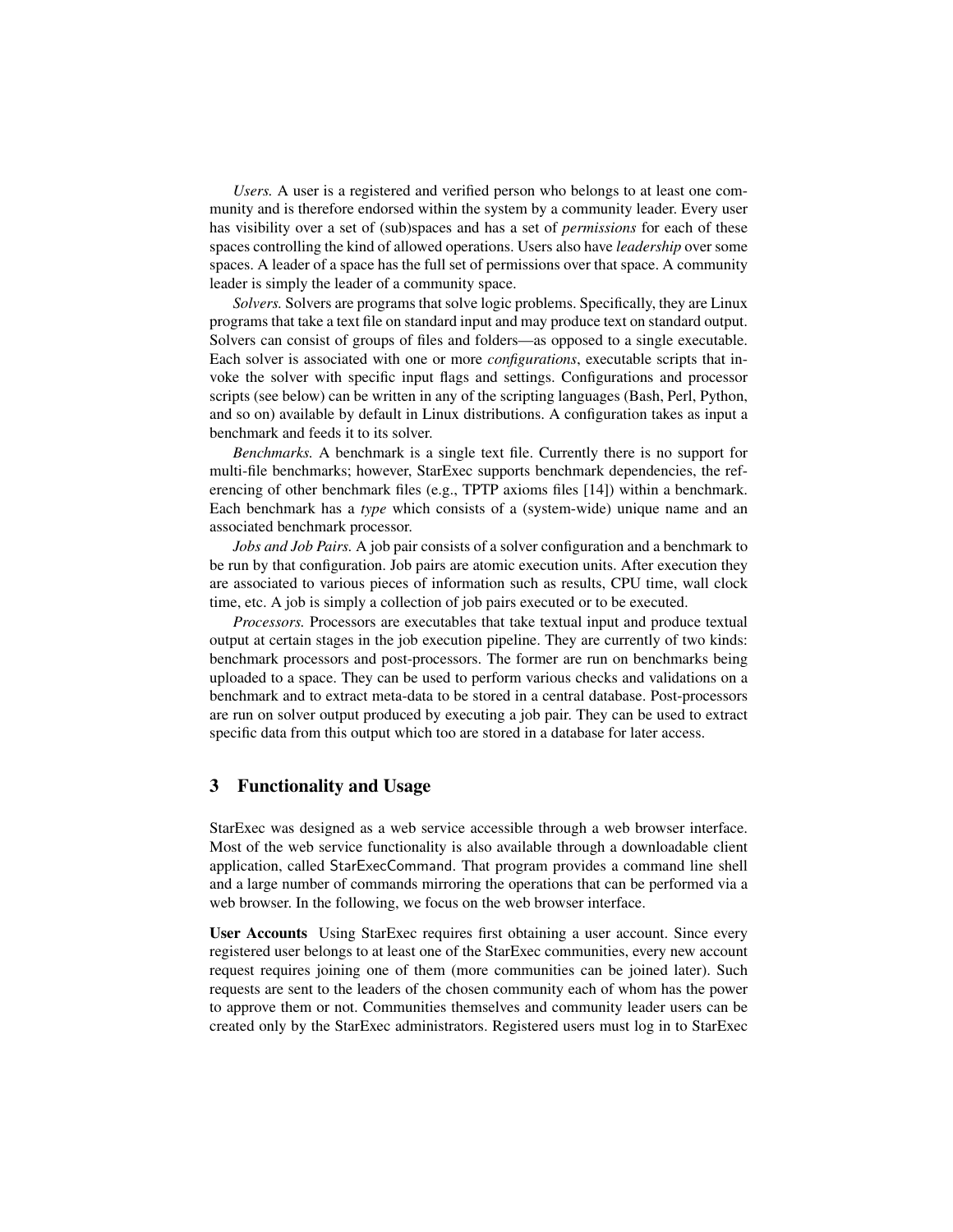before being able to use it. External observers can view all public information on the StarExec website by logging in as the special user *guest*.

Spaces and Communities Using an interface similar to that of file explorers in computer desktop GUIs, users can browse the StarExec space hierarchy or, rather, the subset of it visible to them; view the contents of any spaces they belong to; and inspect details of users, benchmarks, solvers, and jobs in those spaces. As an example, details about benchmarks include name, description, owner, upload date, file size, type, and any userdefined attributes automatically extracted from the benchmark when it was uploaded. Users can also perform a number of stateful operations on a space depending on the set of permissions they have on it. These operations may include creating and deleting subspaces; uploading, copying, linking and deleting benchmarks and solvers; creating, removing jobs; copying, removing users; making other users leaders; changing the space's default permissions; and locking or unlocking the space.

In general, users can copy any visible primitive from an unlocked space to any space where they have permission to add that kind of primitive. While copy operations are done uniformly by a drag-and-drop action, their semantics depends on the copied item. Copying a user U from a space A to a space B amounts to giving  $U$  certain permissions on B. Copying a job J from A to B only creates a link to J in B. Copying a benchmark or a solver, on the other hand, can be done either way: as an actual copy or just as a link. All users are by default *leaders* of the spaces they create. The leaders of a space have full permissions on that space, which consist in the ability to add/remove primitives and subspaces as well as make other users space leaders. A space leader can also decide which set of permissions from the above to grant to regular (i.e., non-leader) users in the space. For security and integrity reasons, only StarExec administrators can remove space leaders from a space or demote them to regular users.

Since communities are spaces, users can operate on them as discussed above. However, users can also browse the communities visible to them, request to join or leave a community, and download a community's benchmark processors. Community leaders (i.e., leaders of a community space) can, in addition, set several community-wide defaults such as timeouts or post-processors for job pairs. They can also upload postprocessors, define benchmark types, and upload their associated processor.

Solvers StarExec users can add a solver to a space (in which they have the permission to do so) either by copying/linking the solver from another space or by uploading it. Solvers must be uploaded as tar archives or compressed tar or zip archives. The archives can consist of any collection of folders and files but must contain at least one configuration script—used to establish proper settings and input flags for the solver and then launch the solver. All configuration scripts must reside in a designated toplevel directory (bin) in the archive and have a name starting with a designated prefix (starexec\_run\_) so that they can be easily identified by the StarExec system.

During a job execution, StarExec will run a configuration script in an environment with a number of predefined environment variables. Those variables contain such information as the absolute path to the benchmark input file, the absolute path to a designated output directory for the script, and limits on wall clock time, CPU time, memory, and disk space. Any files written to the output directory during the execution of the script are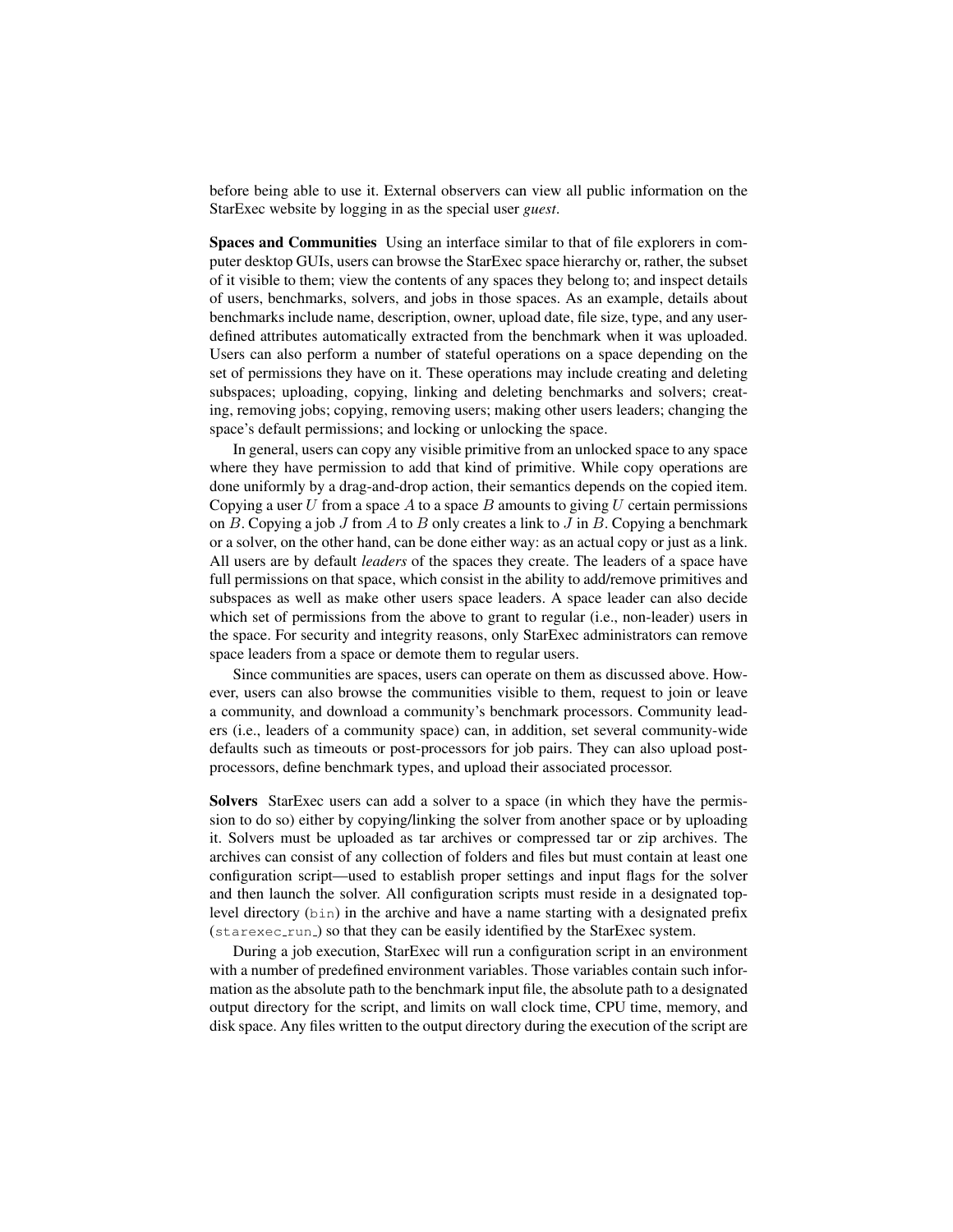saved by StarExec for later download by the user. Files written elsewhere are removed after each job run. If a job pair exceeds any of its time or space limits it is terminated.

As with any space item, users can inspect details of any solver visible to them. In particular, they can view the list and the content of each configuration script. If permitted by the owner of the containing space, they can also download the entire solver and its configurations as a compressed archive.

Benchmarks Users can add benchmarks to a space either by copying/linking them from another space or by uploading an archive file containing benchmarks all of the same type. The user has the option of (i) recreating the archive's directory structure as a space structure in the destination space and place each benchmark in the (sub)space corresponding to the benchmark's source (sub)directory, or (ii) simply placing all the files contained in the archive directly in the destination space. With the first option the new subspaces take the name of the corresponding subdirectory and all get the same set of permissions, specified by the user before uploading the archive. All uploaded files are run through the benchmark processor associated with their type, and are added to their destination space only if accepted by the processor. An upload status page summarizes the results of the upload as it progresses and lists all the discarded files, if any.

Benchmark types are global across all communities. They can be created only by community leaders who must also provide an associated processor. Every benchmark processor is expected to print for its input benchmark a sequence of lines of the form  $key = value$  where  $key$  is an attribute name and *value* its value. These attribute-value pairs are stored in StarExec's database and will be shown later when inspecting the benchmarks. Most attribute names are user-defined. A predefined attribute, and the only mandatory one, is starexec-valid. The processor is required to print a pair with that key and the value true or false depending on whether the benchmark was accepted by the processor or not. The system will discard the benchmark if the value of this attribute is false. Other predefined but optional attributes allow the processor to specify dependencies on other benchmarks or an expected result for the benchmark.

Compute Cluster StarExec compute nodes are partitioned into a number of execution queues. Each job is submitted to one of these queues. There is a general queue available to all users. The other queues serve special functions, such as solver competitions, or are reserved for exclusive use by a community. Only community leaders can request the creation and the reservation of a queue. A dedicated page on the web server allows all users to inspect any queue to see pending job pairs for that queue, and inspect any node in a queue to see currently executing job pairs on that node. To assure result reproducibility, each job pair is run in isolation on one compute node processor, i.e., no two job pairs share the same processor at the same time. To assure a basic level of security a job pair's solver is run as a *sandboxed* user with very limited permissions.

Jobs Users can create and immediately execute a job in a space. At creation time, they set execution parameters specifying timeouts, post-processors, and execution queues. They can choose to have job pairs executed in depth-first or in round-robin fashion. In the first case, StarExec will execute all job pairs in one subspace before moving on to the next; in the second, all job pairs in all subspaces will make progress in the execution concurrently. Users have different ways to generate a job pairs starting from the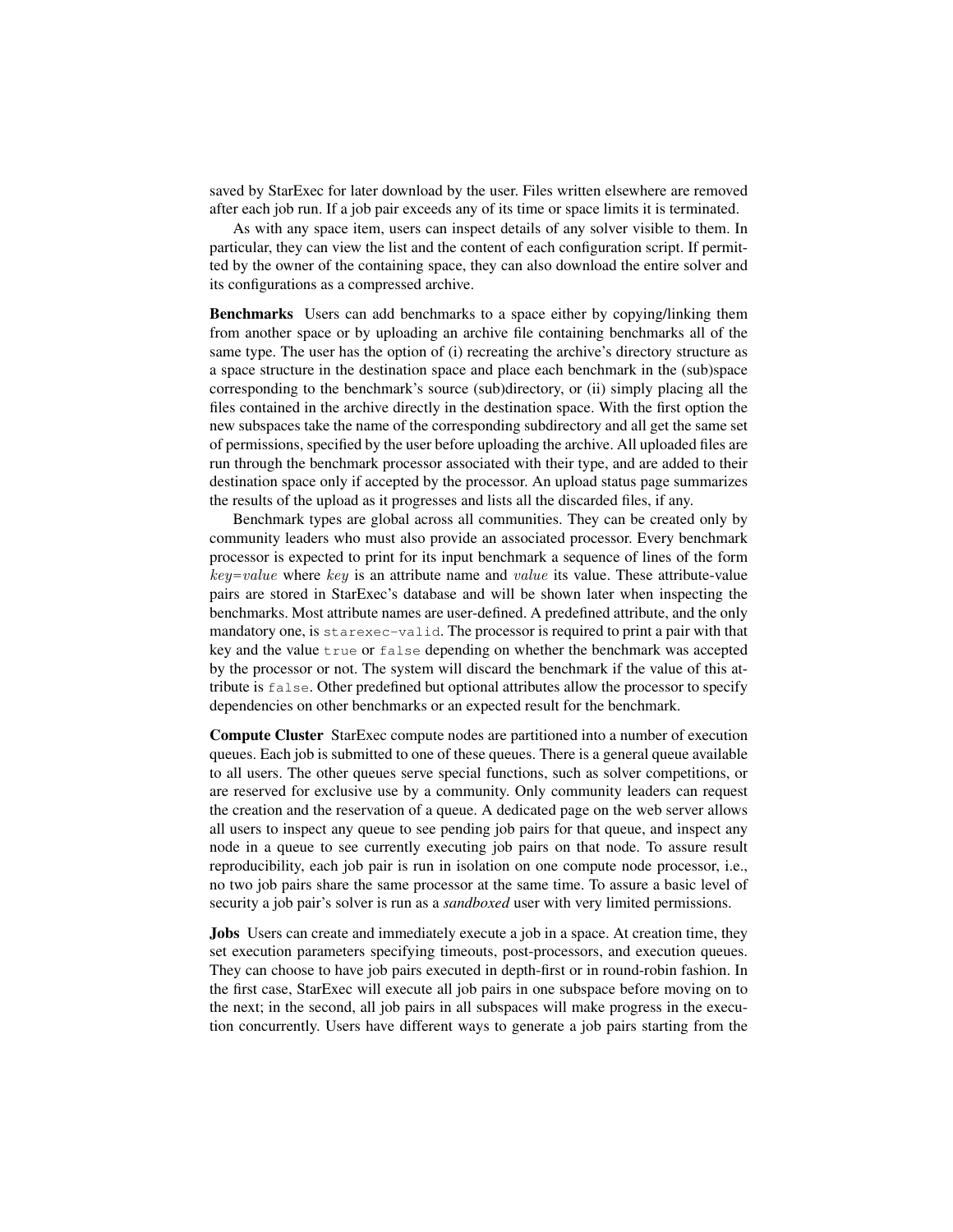*root space*, the space in which the job is created. For instance, they can instruct the system to find all subspaces containing solvers and benchmarks, and execute all possible combinations of those benchmarks and available configurations for those solvers. Alternatively, users can manually select which benchmarks and solvers to execute. In that case, they also have different options for how to pair solvers with benchmarks.

After a job has been set up, its job pairs are created automatically and sent to the specified execution queue. A running job can be monitored by looking at its details web page, which gets updated in real time with information on how many pairs have been completed, have been solved, have failed and so on. Specific job pair information includes its status, final runtimes, and user-defined results. After the job completes, its page will also provide various statistics in graphical form, such as scatter and cactus plots. All job data can be also downloaded in real time in CSV format (with one line per job pair) for off-line analysis, process and visualization. The job's web page is assigned a unique, persistent URL that can be used as a reference in publications and the like.

### 4 Infrastructure and Technologies

The StarExec software infrastructure relies on common web standards and several freely available software applications and libraries. Almost all of the software developed inhouse for this service is written in Java, with the rest consisting mostly of shell scripts. We plan to open source the entirety of this software in the near future.

The StarExec hardware infrastructure is located in a dedicated state-of-the-art server hosting facility at the University of Iowa. The service runs on a Red Hat Fedora compute cluster consisting of 3 head nodes and 190 rack-mounted compute nodes. Each node has two 4-core 2.4GHz Intel processors with 256GB of RAM and a 1TB hard drive. Local disk space is used only for caching purposes during job execution. Solvers, benchmarks and all other persistent data and meta-data are stored centrally in a dual NetApp network-attached storage system with a capacity of 23TB.

### 5 Current Status and Future Development

At the time of this writing, StarExec has been used by two public events: the Confluence Competition (CoCo) 2013, which ran in June, 2013; and the SMT Evaluation (SMT-EVAL) 2013, which ran over several months in 2013. Each event had an execution queue giving it exclusive access to a subset of the compute nodes. Otherwise, they had quite different requirements for StarExec. CoCo 2013 ran during a meeting of the Confluence Workshop, and thus it was very important that the CoCo organizers could initiate the job and monitor its results live. They used StarExecCommand for this. On the other hand, their workload was small, just 509 job pairs. In contrast, SMT-EVAL 2013 had a workload of 1,663,478 job pairs, split over four jobs. This meant that operating at scale was an important criterion for success for SMT-EVAL.

For the FLoC Olympic Games of Summer 2014, many additional events have expressed interest or made plans to run on StarExec. The latter include the CASC, QBF, and SMT-COMP competitions. With its basic functionality now in place, we anticipate that future developments of the StarExec system and service will be driven by the